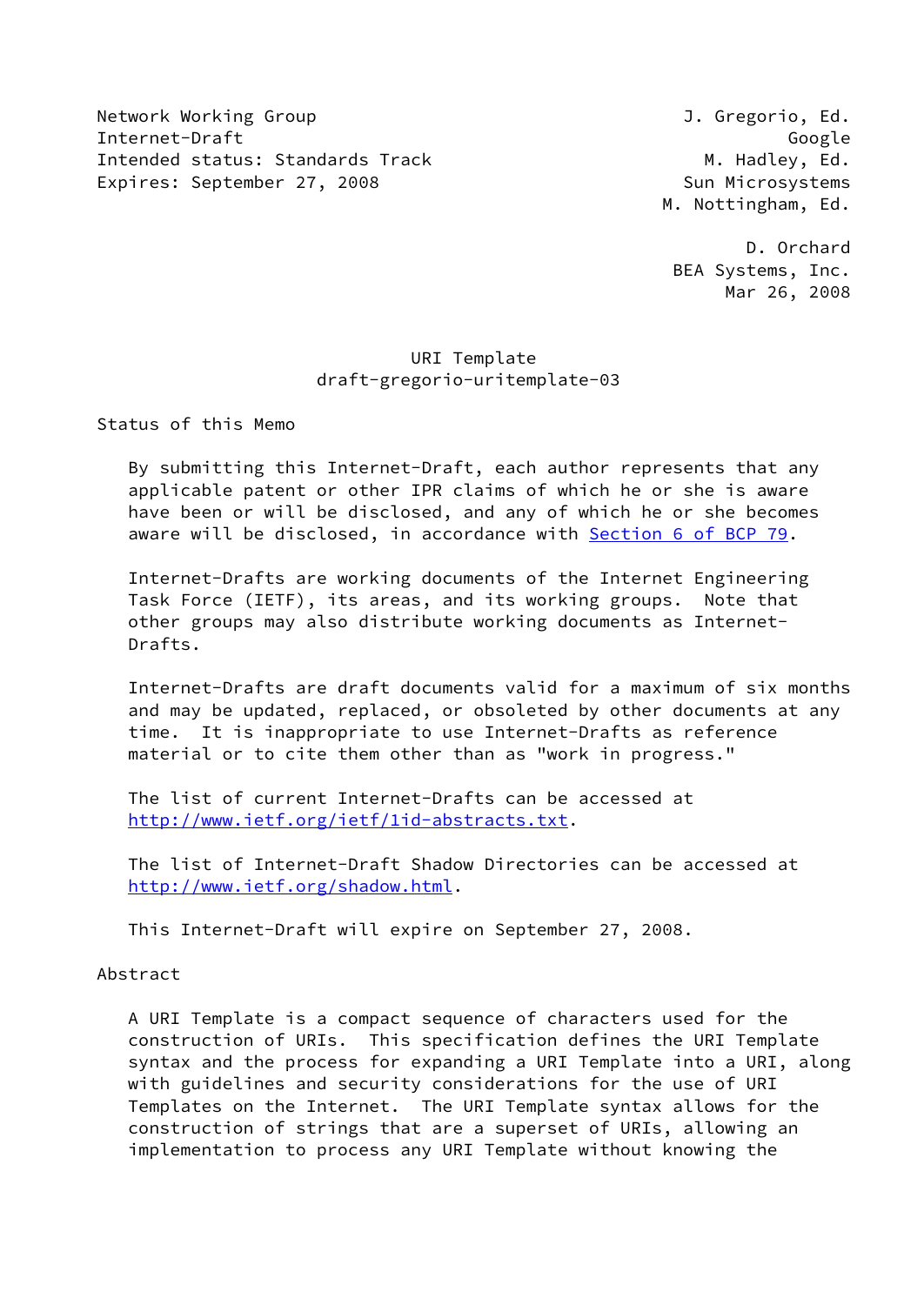scheme-specific requirements of every possible resulting URI.

Editorial Note

 To provide feedback on this Internet-Draft, join the W3C URI mailing list [\(http://lists.w3.org/Archives/Public/uri/](http://lists.w3.org/Archives/Public/uri/)) [\[1](#page-15-0)].

## Table of Contents

| 1.2. Design Considerations $\frac{4}{5}$                                                                    |  |
|-------------------------------------------------------------------------------------------------------------|--|
| <u>1.3</u> . Applicability <u>4</u>                                                                         |  |
| 1.4. Notational Conventions 4                                                                               |  |
| 2.                                                                                                          |  |
|                                                                                                             |  |
| 4.                                                                                                          |  |
| 4.1.                                                                                                        |  |
|                                                                                                             |  |
|                                                                                                             |  |
| 4.4. URI Template Substitution 7                                                                            |  |
| 4.4.1. ('var') substitution 8                                                                               |  |
| $4.4.2$ . The 'opt' operator 8                                                                              |  |
| $4.4.3$ . The 'neg' operator 8                                                                              |  |
| $4.4.4$ . The 'prefix' operator 9                                                                           |  |
| $4.4.5$ . The 'suffix' operator 9                                                                           |  |
| $4.4.6$ . The 'join' operator 9                                                                             |  |
| 4.4.7. The 'list' operator 10                                                                               |  |
|                                                                                                             |  |
| Security Considerations $\ldots \ldots \ldots \ldots \ldots \ldots \ldots \frac{12}{2}$<br>$\overline{5}$ . |  |
| 6.                                                                                                          |  |
| Appendix A - Parsing URI Template Expansions 13<br>7.                                                       |  |
| 8.                                                                                                          |  |
|                                                                                                             |  |
| Appendix B. Revision History 14                                                                             |  |
|                                                                                                             |  |
| Intellectual Property and Copyright Statements 16                                                           |  |
|                                                                                                             |  |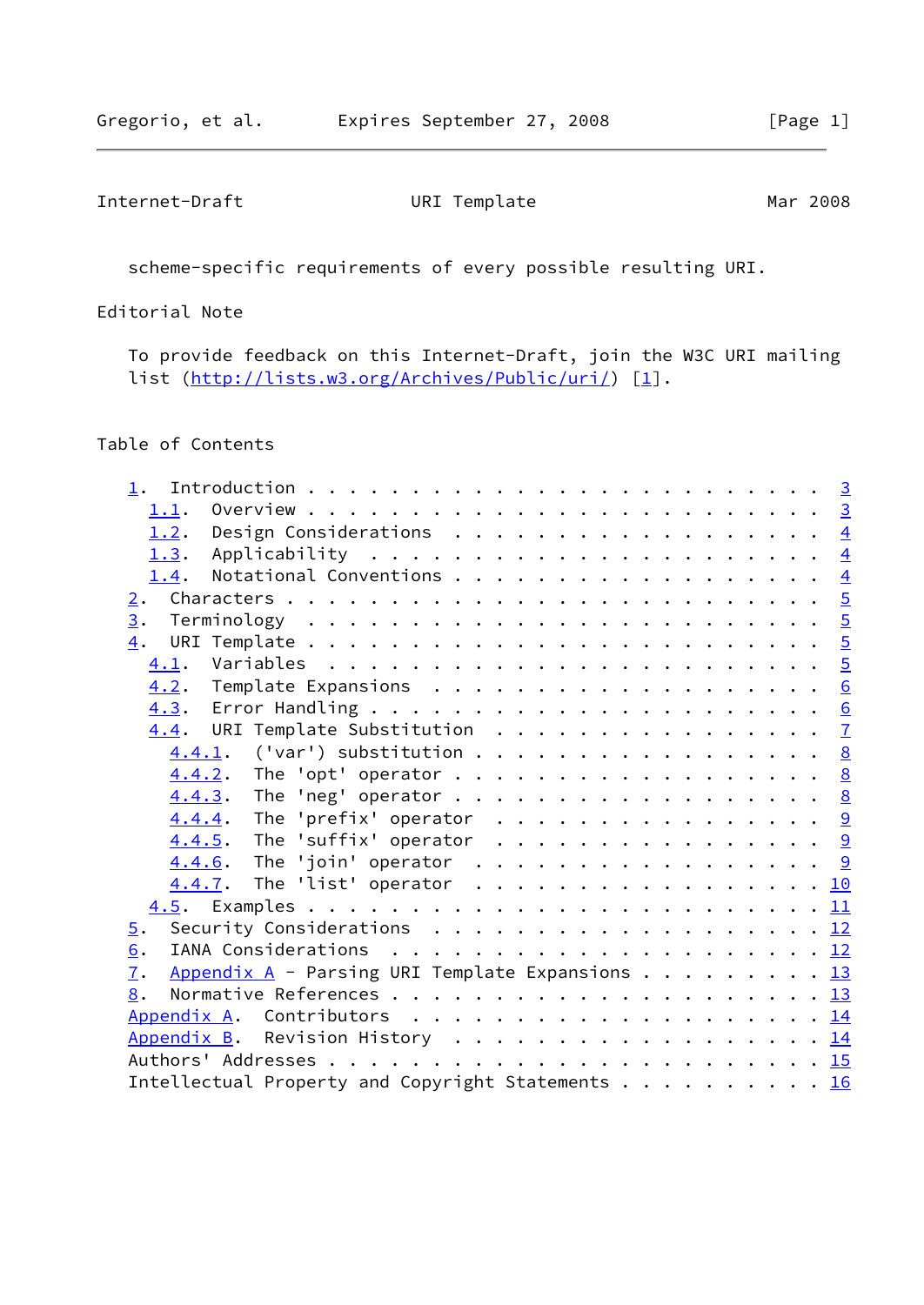Gregorio, et al. Expires September 27, 2008 [Page 2]

<span id="page-2-1"></span>Internet-Draft URI Template Mar 2008

<span id="page-2-0"></span>[1](#page-2-0). Introduction

 A URI Template provides a simple and extensible format for URI construction. A URI Template is a string that contains embedded expansions, text marked off in matching braces  $( '{ ' , ' }')$ , that denotes a part of the string that is to be substituted by a template processor to produce a URI. A URI Template is transformed into a URI by substituting the expansions with their calculated value.

 Several specifications have defined URI Templates with varying levels of formality, such as WSDL, WADL and OpenSearch. This specification is derived from these concepts, giving a rigorous definition to such templates.

 This specification uses the terms "character" and "coded character set" in accordance with the definitions provided in [\[RFC2978](https://datatracker.ietf.org/doc/pdf/rfc2978)], and "character encoding" in place of what [[RFC2978](https://datatracker.ietf.org/doc/pdf/rfc2978)] refers to as a "charset".

## <span id="page-2-2"></span>[1.1](#page-2-2). Overview

 A URI Template allows a structural description of URIs while allowing a consumer of the template to construct a final URI by providing the values of the expansion variables. For example, given the following URI Template:

http://www.example.com/users/{userid}

And the following variable value

userid := "fred"

The expansion of the URI Template is:

http://www.example.com/users/fred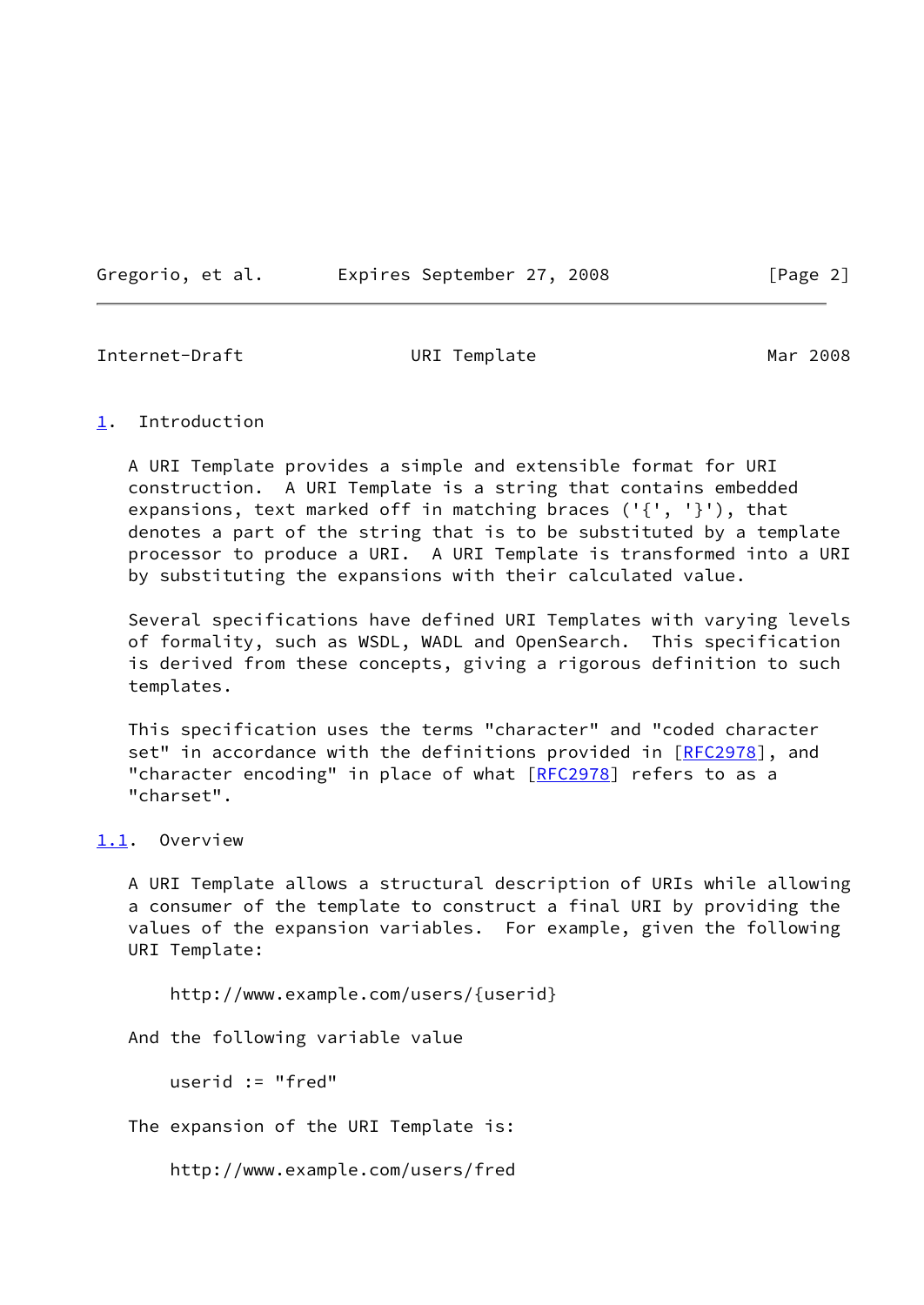```
 Here is an example that constructs a query from multiple variables:
       http://www.example.com/?{-join|&|query,number}
   And the following variables
       query := "mycelium"
       number := 100
   The expansion of the URI Template is:
     http://www.example.com/?query=mycelium&number=100
Gregorio, et al.  Expires September 27, 2008 [Page 3]
```
<span id="page-3-1"></span> The template expansion describes in a machine readable manner how the URI is to be constructed.

 http://www.example.com/?{-join|&|query,number} \\_\_\_\_\_\_\_\_\_\_\_\_\_\_\_\_\_\_\_\_/ | | Join 'var=value' for each variable in ['query', 'number'] with '&'.

<span id="page-3-0"></span>[1.2](#page-3-0). Design Considerations

 The URI Template syntax has been designed to carefully balance the need for a powerful substitution mechanism with ease of implementation and security. The syntax is designed to be easy to parse while at the same time providing enough flexibility to express many common templating scenarios.

 Another consideration was to keep the syntax and processing in-line with the pre-existing templating schemes present in OpenSearch, WSDL and WADL.

 The final design consideration was control over the placement of reserved characters in the URI generated from a URI Template. The reserved characters in a URI Template can only appear in the non expansion text, or in the argument to an operator, both locations are dictated by the URI Template author. Given the percent-encoding rules for variable values this means that the source of all structure, i.e reserved characters, in a URI generated from a URI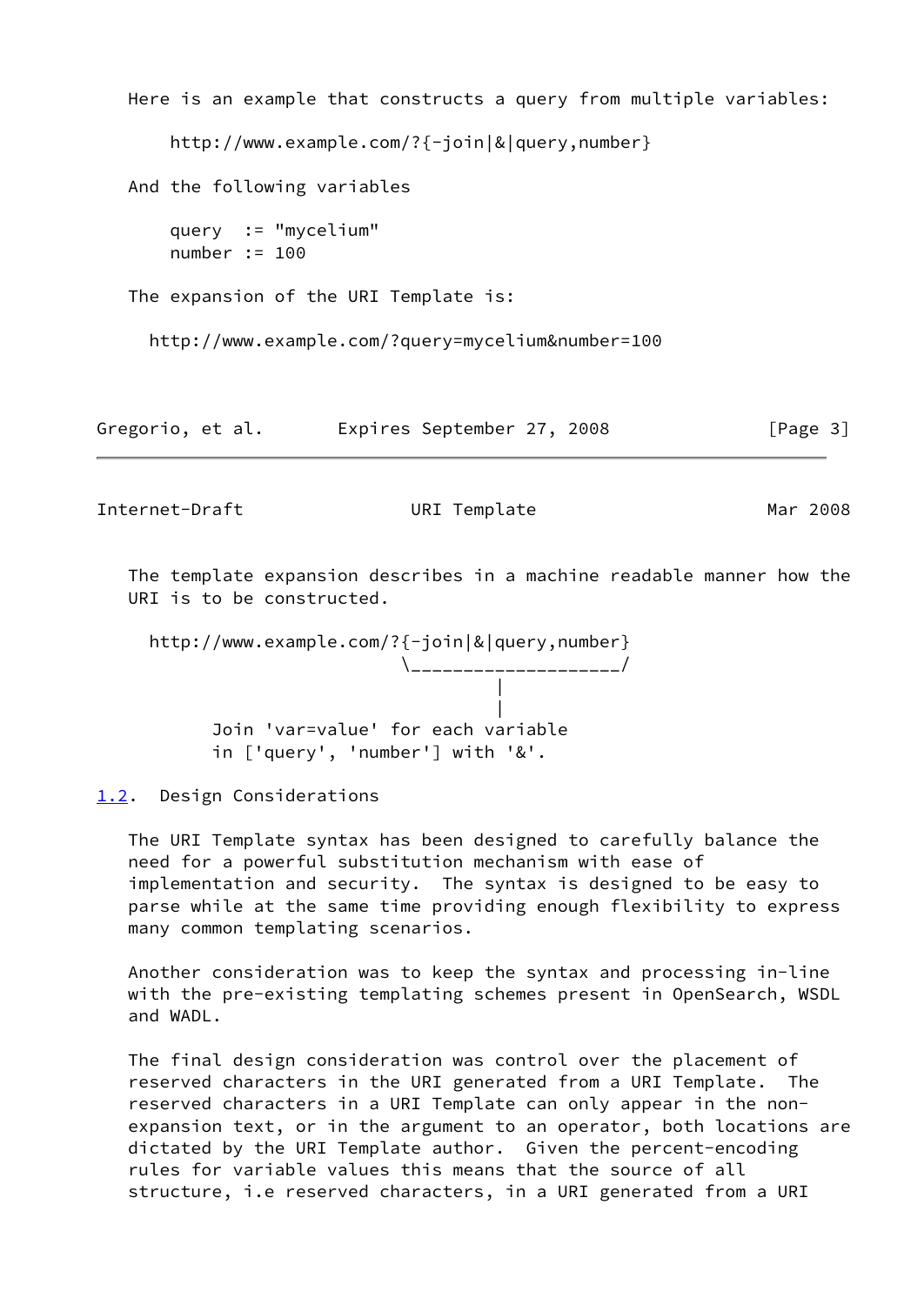Template is decided by the URI Template author.

<span id="page-4-0"></span>[1.3](#page-4-0). Applicability

 While URI Templates use a notation that is similar to some URI path matching notations in web frameworks, URI Templates were not designed for that use case, nor are they appropriate for that purpose. URI Templates are not URIs, they do not identify an abstract or physical resource, they are not to be treated like URIs, nor should not be used in places where a URI would be expected.

### <span id="page-4-1"></span>[1.4](#page-4-1). Notational Conventions

 This specification uses the Augmented Backus-Naur Form (ABNF) notation of [\[RFC5234](https://datatracker.ietf.org/doc/pdf/rfc5234)], including the following core ABNF syntax rules defined by that specification: ALPHA (letters) and DIGIT (decimal digits). See [[RFC3986](https://datatracker.ietf.org/doc/pdf/rfc3986)] for the definitions of the URI-reference, percent-encoded, reserved, and unreserved rules.

| Gregorio, et al. |  | Expires September 27, 2008 |  | [Page 4] |  |
|------------------|--|----------------------------|--|----------|--|

<span id="page-4-3"></span>Internet-Draft URI Template Mar 2008

 The key words "MUST", "MUST NOT", "REQUIRED", "SHALL", "SHALL NOT", "SHOULD", "SHOULD NOT", "RECOMMENDED", "MAY", and "OPTIONAL" in this document are to be interpreted as described in [\[RFC2119](https://datatracker.ietf.org/doc/pdf/rfc2119)].

<span id="page-4-2"></span>[2](#page-4-2). Characters

 A URI Template is a sequence of characters, and has the same issues as URIs with regard to codepoints and character sets. That is, URI Template characters are frequently encoded as octets for transport or presentation. This specification does not mandate any particular character encoding for mapping between URI characters and the octets used to store or transmit those characters. When a URI appears in a protocol element, the character encoding is defined by that protocol; without such a definition, a URI is assumed to be in the same character encoding as the surrounding text.

 The ABNF notation defines its terminal values to be non-negative integers (codepoints) based on the US-ASCII coded character set [\[ASCII](#page-14-2)]. Because a URI is a sequence of characters, we must invert that relation in order to understand the URI syntax. Therefore, the integer values used by the ABNF must be mapped back to their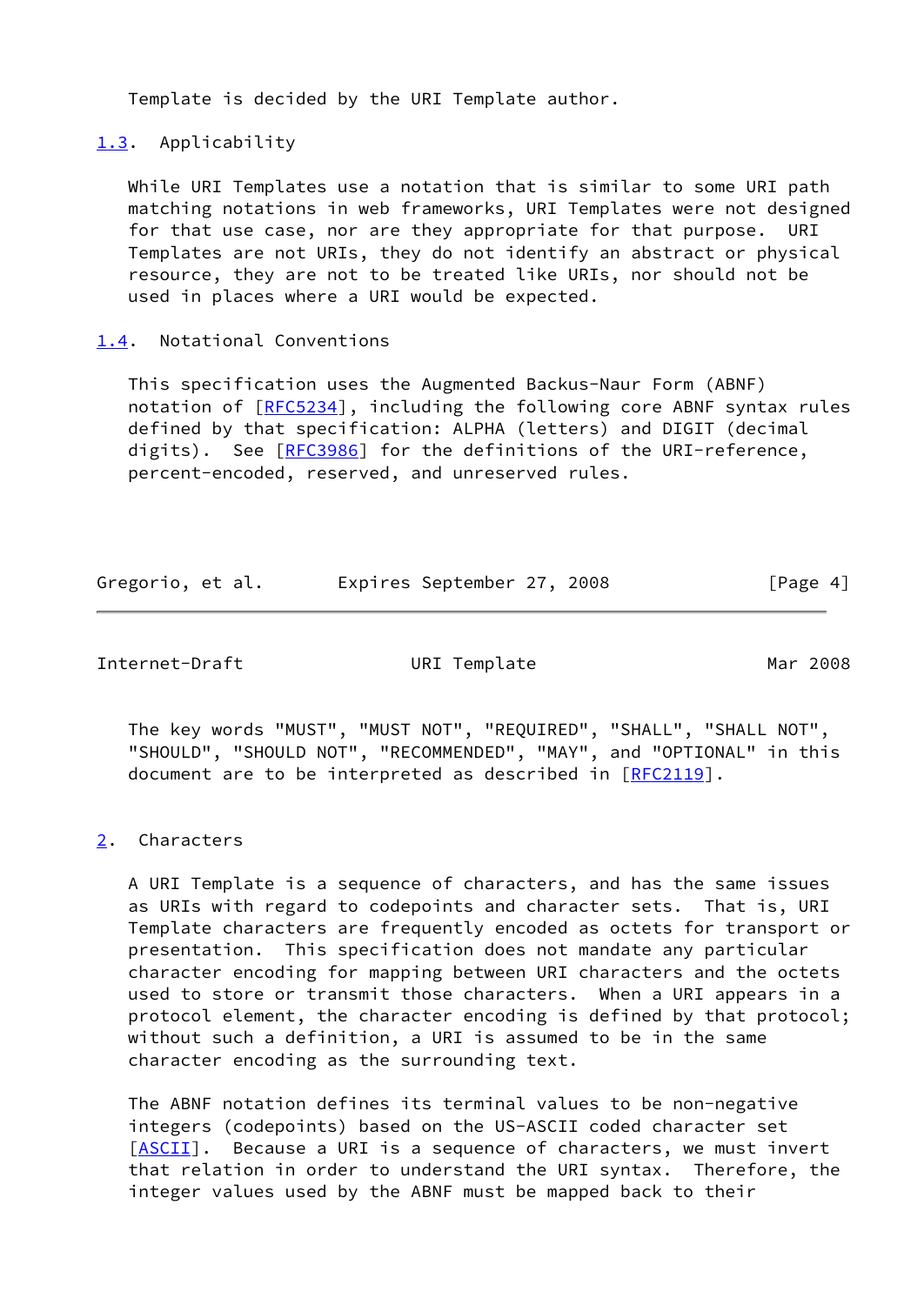corresponding characters via US-ASCII in order to complete the syntax rules.

- <span id="page-5-0"></span>[3](#page-5-0). Terminology
	- o template processor A program or library that converts a URI Template into a URI.
	- o template expansion The text between '{' and '}', including the enclosing brackets.

<span id="page-5-1"></span>[4](#page-5-1). URI Template

 A URI Template is a sequence of characters that contains any number of embedded template expansions, see [Section 4.2](#page-6-0). Each expansion references one or more variables whose values are used when determining the substition value for an expansion. A URI Template becomes a URI when all the template expansions are substituted with their values (see [Section 4.4](#page-6-2)). The generated URI will be a URI reference, i.e. either an absolute URI or a relative reference.

<span id="page-5-2"></span>[4.1](#page-5-2). Variables

 Every variable is either a Unicode string or a list of Unicode strings.

| Gregorio, et al. |  | Expires September 27, 2008 |  | [Page 5] |  |
|------------------|--|----------------------------|--|----------|--|
|                  |  |                            |  |          |  |

<span id="page-5-3"></span>Internet-Draft URI Template Mar 2008

 A template expansion MAY reference variables that are unknown to the template processor. Those variables are 'undefined' and template expansion takes into consideration 'undefined' variables. Conversely, every variable that he template processor knows about is considered 'defined'.

 A variable that contains a string of length zero MUST NOT be considered 'undefined' by the template processor. A list variable that contains no members, that is of zero length, MUST NOT be considered 'undefined' by the template processor.

 Beyond the scope of this specification is the allowable programming constructs that can be used for a list variable. For example, a Python implementation might allow only built-in list types, or it may allow any iterable to be used as the source for a list variable.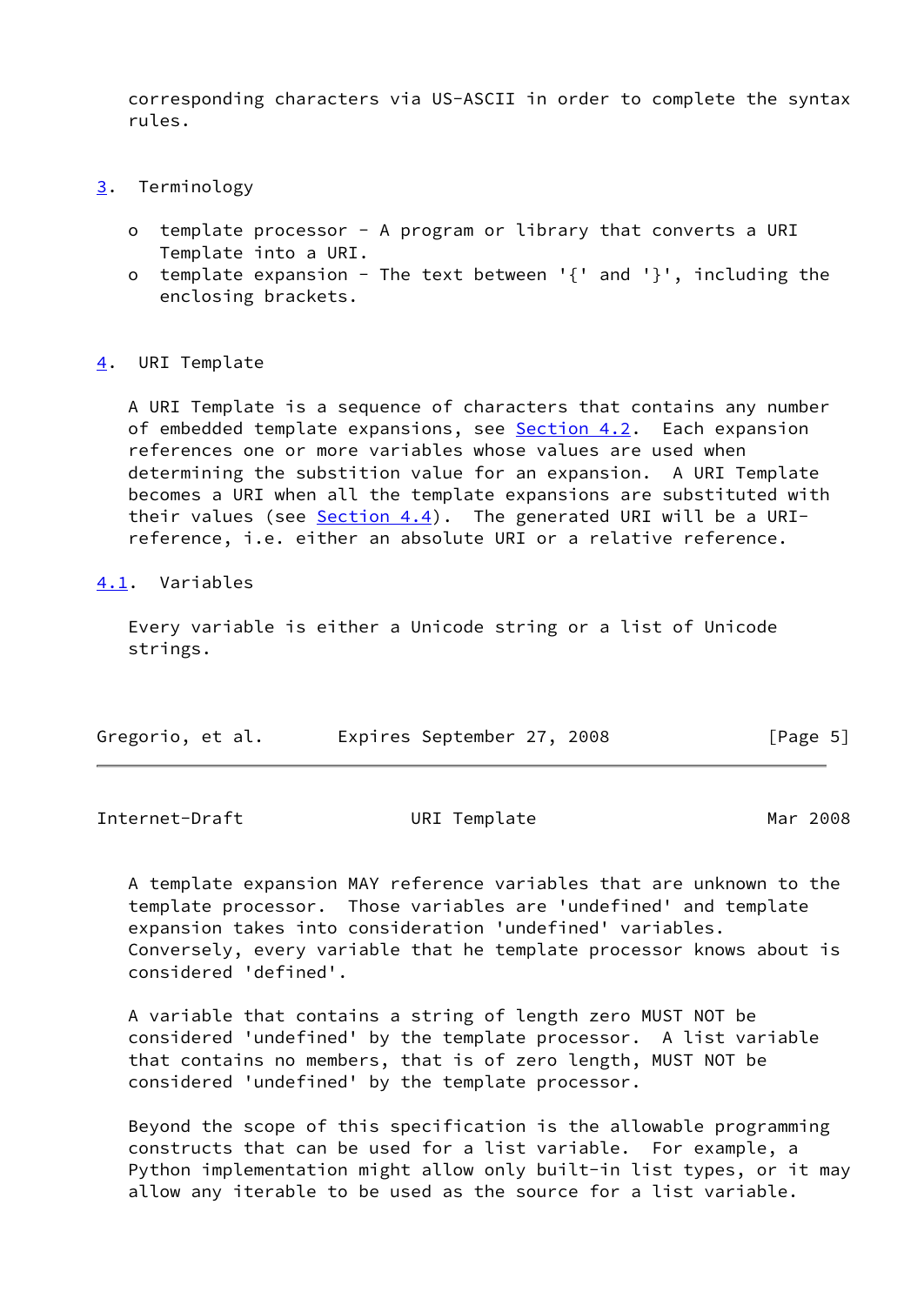Some variables may be supplied with default values. The default value must comde from ( unreserved / pct-encoded ). Note that there is no notation for supplying default values to list variables.

 A variable may appear in more than one expansion in a URI Template. The value used for that variable MUST remain the same for every template expansion when converting a URI Template into a URI.

<span id="page-6-0"></span>[4.2](#page-6-0). Template Expansions

 Template expansions are the parameterized components of a URI Template. A template expansion MUST match the 'expansion' rule.

| op.       | $= 1*ALPHA$                                          |
|-----------|------------------------------------------------------|
| arg       | $=$ *(reserved / unreserved / pct-encoded)           |
| var       | = varname $\lceil$ "=" vardefault $\rceil$           |
| vars      | = $var \, [ *("", " var) ]$                          |
| varname   | = (ALPHA / DIGIT)*(ALPHA / DIGIT / "." / "_" / "-" ) |
|           | vardefault = $*(unreserved / pot-encoded)$           |
| operator  | $=$ "-" op " " arg " " vars                          |
| expansion | $= "{" (var / operator ) "}$                         |

## <span id="page-6-1"></span>[4.3](#page-6-1). Error Handling

 During template substitution error conditions may arise. The exact circumstances for those errors are described in **Section 4.4.** When an error occurs the template processor MUST NOT return a URI. It is language specific and beyond the scope of this document how the template processor signals that an error has occured and that a URI will not be generated from the template.

| Gregorio, et al. | Expires September 27, 2008 |  | [Page 6] |
|------------------|----------------------------|--|----------|
|------------------|----------------------------|--|----------|

<span id="page-6-3"></span>Internet-Draft URI Template Mar 2008

#### <span id="page-6-2"></span>[4.4](#page-6-2). URI Template Substitution

 Template substitution is the process of turning a URI Template into a URI given definitions for the variables used in the template. Substitution replaces each expansion with its calculated value. A template processor take two inputs, a URI Template and a set of variables, and returns a URI-reference.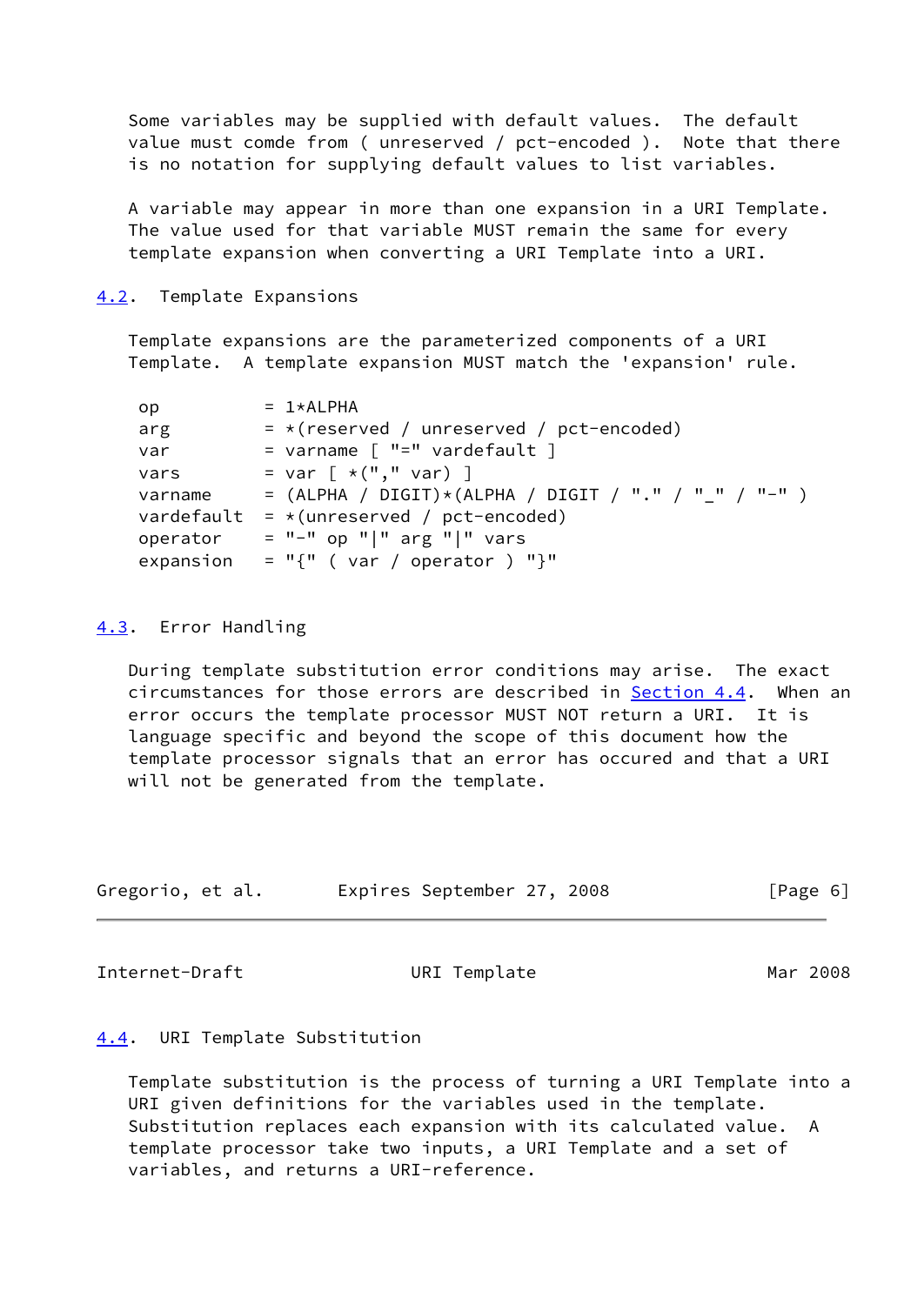Before substitution the template processor MUST convert every variable value into a sequence of characters in ( unreserved / pct encoded ). The template processor does that using the following algorithm: The template processor normalizes the string using NFKC, converts it to UTF-8 [\[RFC3629](https://datatracker.ietf.org/doc/pdf/rfc3629)], and then every octet of the UTF-8 string that falls outside of ( unreserved ) MUST be percent-encoded, as per [\[RFC3986\], section](https://datatracker.ietf.org/doc/pdf/rfc3986#section-2.1) 2.1. For variables that are lists, the above algorithm is applied to each value in the list.

The Unicode Standard [\[UNIV4\]](#page-15-4) defines various equivalences between sequences of characters for various purposes. Unicode Standard Annex #15 [\[UTR15](#page-15-5)] defines various Normalization Forms for these equivalences, in particular Normalization Form KC (NFKC, Compatibility Decomposition, followed by Canonical Composition). Since different Normalized Forms unicode strings will have different UTF-8 represenations the only way to guarantee that template processors will produce the same URI is to require a common Normalized Form.

 Requiring that all characters outside of ( unreserved ) be percent encoded means that the only characters outside of ( unreserved ) that will appear in the generated URI-reference will come from outside the template expansions in the URI Template or from the argument of a template expansion. This means that the designer of the URI Template determines the placement of reserved characters in the resulting URI, and thus the structure of the resulting generated URI-reference.

 If the expansion is an operator then the substitution value is determined by the given operator. Each operator works only on the variables that are defined within their expansion.

 The result of substitution MUST match the URI-reference rule and SHOULD also match any known rules for the scheme of the resulting URI.

 If a template processor encounters an operator that it does not understand then it MUST fail and MUST NOT produce a URI from the URI Template. The list of operators that a template processor knows is not constrained by this specification, that is, later specifications may add new operators.

Gregorio, et al. **Expires September 27, 2008** [Page 7]

<span id="page-7-0"></span>Internet-Draft **URI Template** Mar 2008

Every expansion consists of either a variable ('var') or an operator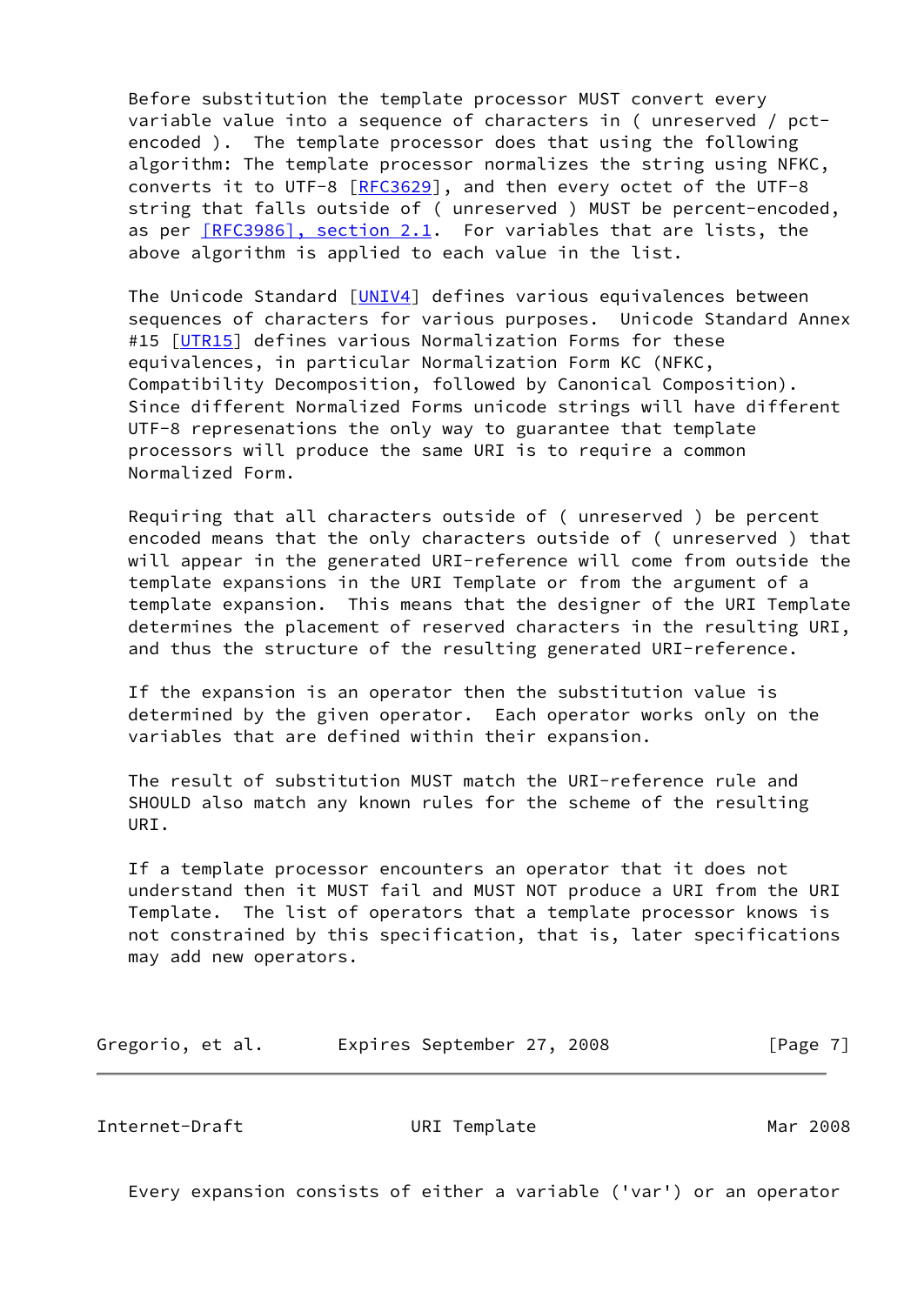expression ('operator'), and the rules for how to expand each of these is given below. For every expansion a template MUST have at least one variable name in the template expansion. It is an error if no variables are supplied. All of the variables supplied to a template expansion MAY be undefined and the expansion rules below specify how to process the template expansion in that situation.

<span id="page-8-0"></span>[4.4.1](#page-8-0). ('var') substitution

 In a variable ('var') expansion, if the variable is defined then substitute the value of the variable, otherwise substitute the default value. If no default value is given then substitute with the empty string.

Example:

foo := "fred"

 "{foo}" -> "fred" "{bar=wilma}" -> "wilma" "{baz}" -> ""

<span id="page-8-1"></span>[4.4.2](#page-8-1). The 'opt' operator

 If each variable is undefined or an empty list then substitute the empty string, otherwise substitute the value of 'arg'.

Example:

foo := "fred"

 "{-opt|fred@example.org|foo}" -> "fred@example.org" "{-opt|fred@example.org|bar}" -> ""

<span id="page-8-2"></span>[4.4.3](#page-8-2). The 'neg' operator

 If each variable is undefined or an empty list then substitute the value of arg, otherwise substitute the empty string.

Example:

 foo := "fred" "{-neg|fred@example.org|foo}" -> "" "{-neg|fred@example.org|bar}" -> "fred@example.org"

Gregorio, et al. Expires September 27, 2008 [Page 8]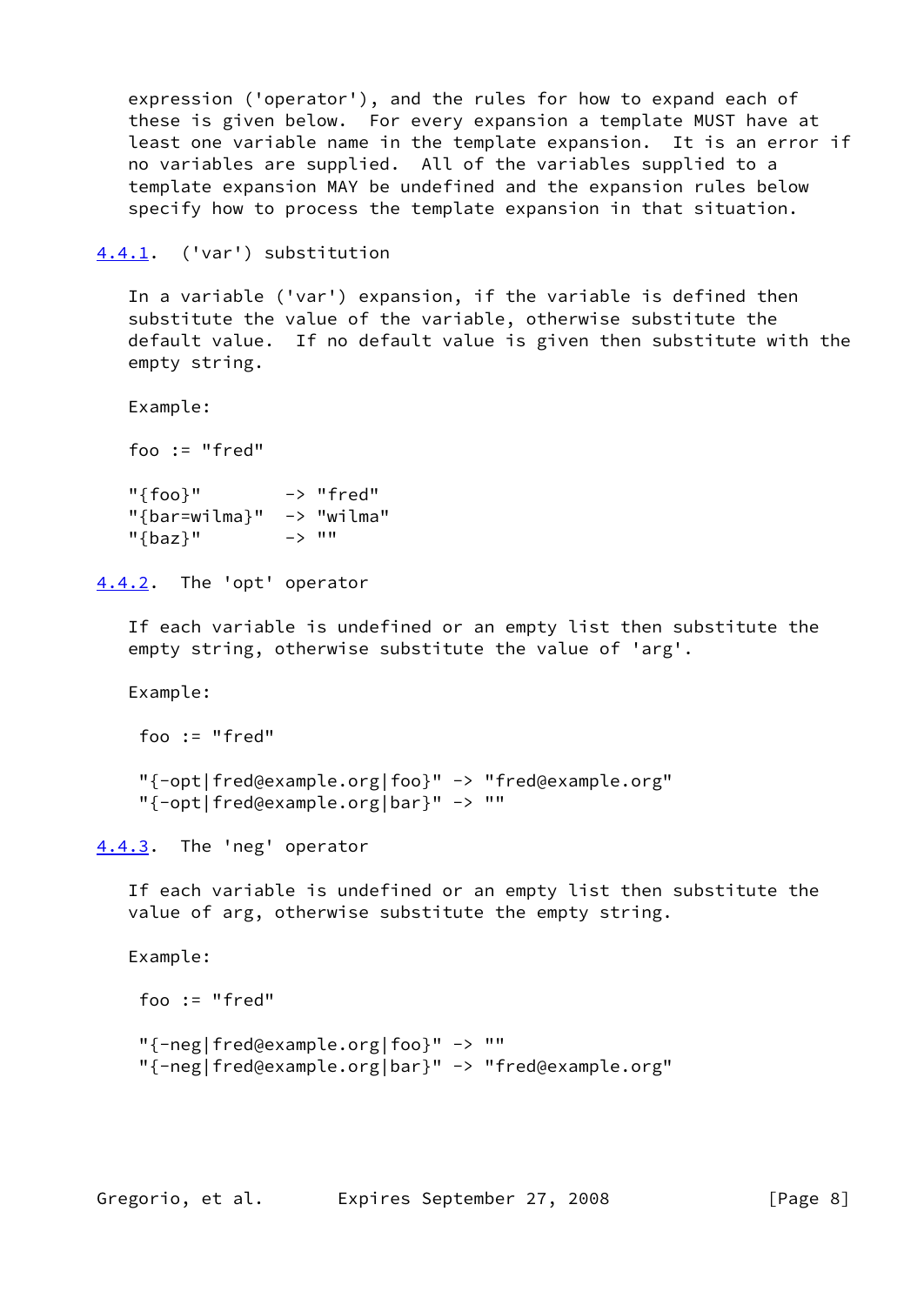```
4.4.4. The 'prefix' operator
```
 The prefix operator MUST only have one variable in its expansion. More than one variable is an error condition. If the variable is undefined or an empty list then substitute the empty string. If the variable is a defined non-list then substitute the value of arg preceeded by the value of the variable. If the variable is a defined list then substitute the concatenation of every list value preceeded by the arg.

Example:

```
 foo := "fred"
 bar := ["fee", "fi", "fo", "fum"]
baz := \lceil \rceil"{-prefix}|/|foo}" -> "/fred" "{-prefix|/|bar}" -> "/fee/fi/fo/fum"
 "{-prefix|/|baz}" -> ""
 "{-prefix|/|qux}" -> ""
```

```
4.4.5. The 'suffix' operator
```
 The prefix operator MUST only have one variable in its expansion. More than one variable is an error condition. If the variable is undefined or an empty list then substitute the empty string. If the variable is a defined non-list then substitute the value of arg followed by the value of the variable. If the variable is a defined list then substitute the concatenation of every list value followed by the arg.

```
 Example:
```

```
 foo := "fred"
 bar := ["fee", "fi", "fo", "fum"]
\texttt{baz} := []"{-}suffix|/|foo" -> "fred/"
 "{-suffix|/|bar}" -> "fee/fi/fo/fum/"
 "{-suffix|/|baz}" -> ""
 "{-suffix|/|qux}" -> ""
```
<span id="page-9-3"></span>[4.4.6](#page-9-3). The 'join' operator

 Supplying a list variable to the join operator is an error. For each variable that is defined and non-empty create a keyvalue string that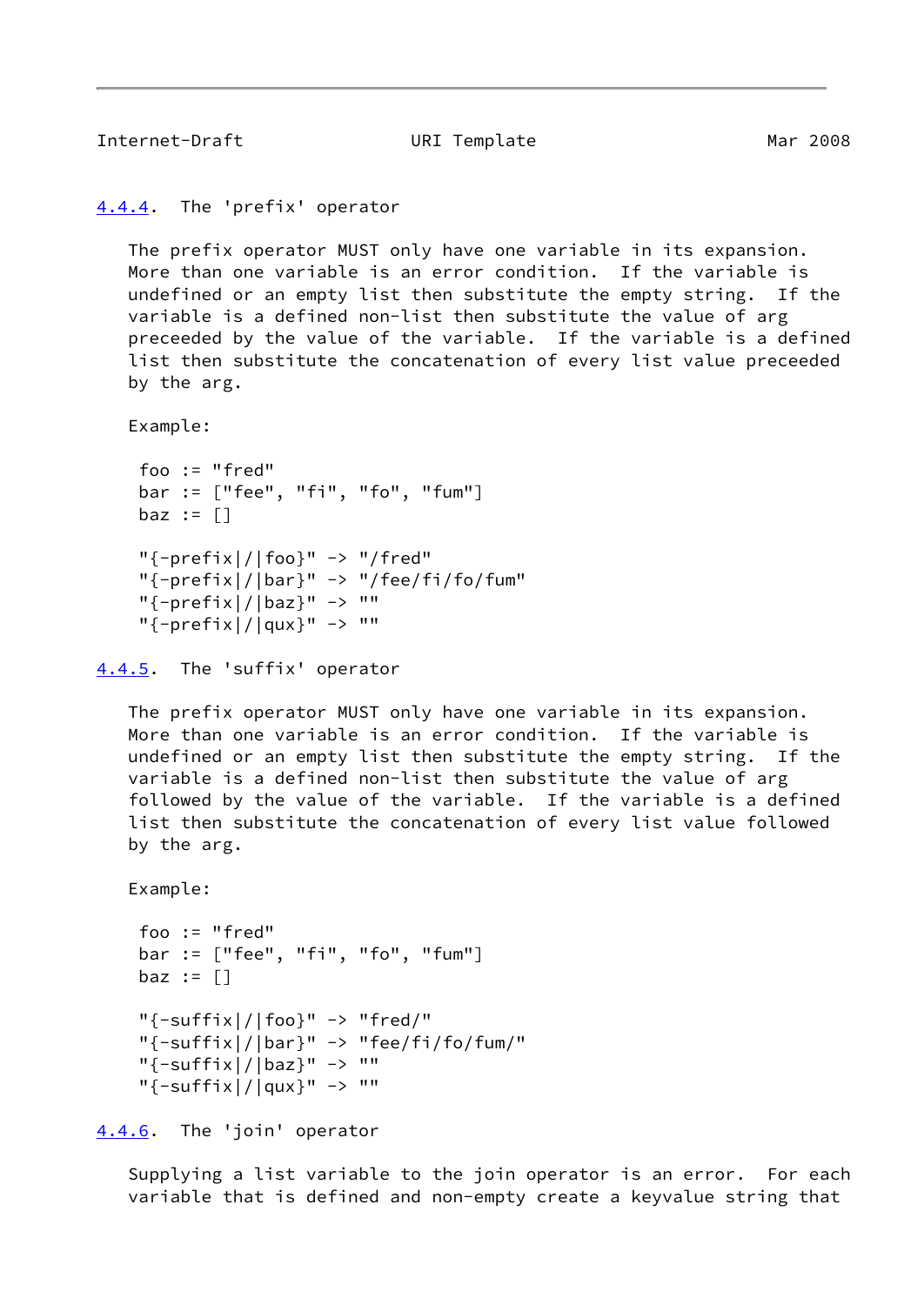is the concatenation of the variable name, "=", and the variable value. Concatenate more than one keyvalue string with intervening

| Gregorio, et al. | Expires September 27, 2008 | [Page 9] |
|------------------|----------------------------|----------|
|------------------|----------------------------|----------|

<span id="page-10-1"></span>Internet-Draft **URI** Template Mar 2008

 values of arg to create the substitution value. The order of variables MUST be preserved during substitution.

Example:

```
 foo := "fred"
 bar := "barney"
\text{baz} := "" "{-join|&|foo,bar,baz,qux}" -> "foo=fred&bar=barney&baz="
"{-join}|&|bar}" -> "bar=barney"
"{-join|&|qux}" -> ""
```

```
4.4.7. The 'list' operator
```
 The listjoin operator MUST have only one variable in its expansion and that variable must be a list. More than one variable is an error. If the list is non-empty then substitute the concatenation of all the list members with intervening values of arg. If the list is empty or the variable is undefined them substitute the empty string.

Example:

```
 foo := ["fred", "barney", "wilma"]
bar := ["a", "", "c"]
\texttt{baz} := [\texttt{"betty"}]qux := [] "{-list|/|foo}" -> "fred/barney/wilma"
"{-}list|/|bar" -> "a//c""{-list}|/|baz}" -> "better""{-list}|/|qux}" -> "" "{-list|/|corge}" -> ""
```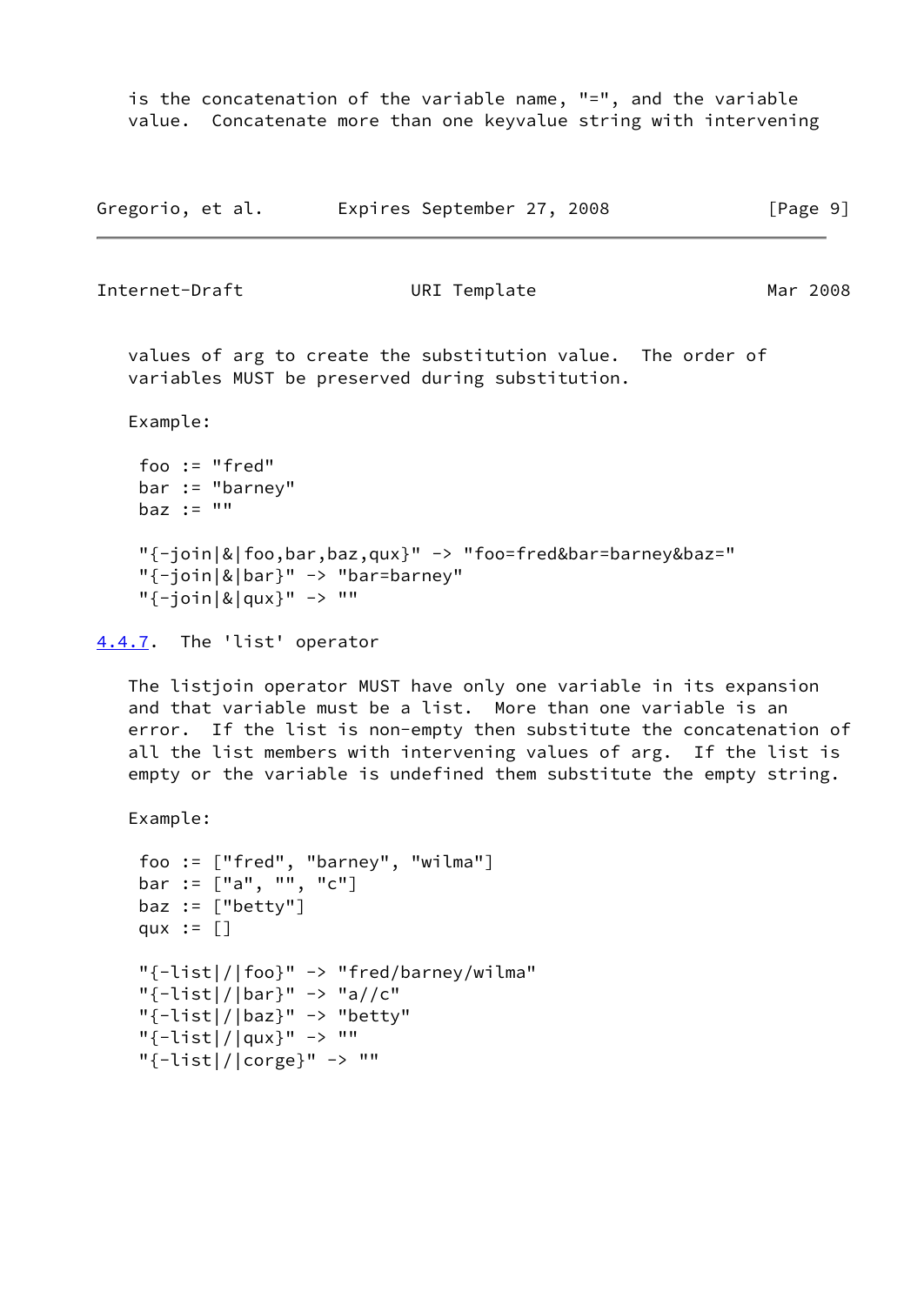<span id="page-11-1"></span>

| Gregorio, et al. | Expires September 27, 2008 |  | [Page 10] |
|------------------|----------------------------|--|-----------|
|------------------|----------------------------|--|-----------|

## <span id="page-11-0"></span>[4.5](#page-11-0). Examples

Given the following template variable names and values:

| Name                                      | Value                                                                                           |                                                                                                      |
|-------------------------------------------|-------------------------------------------------------------------------------------------------|------------------------------------------------------------------------------------------------------|
| foo<br>bar<br>baz<br>qux<br>corge<br>fred | $\u03d3$<br>fred<br>10,20,30<br>grault<br>garply<br>a/b/c<br>waldo<br>plugh<br>$1-a_b.c$<br>200 | $[$ "10", "20", "30"]<br>ben & jerrys<br>["fred", "", "wilma"]<br>  ["\u017F\u0307", "\u0073\u0307"] |

## Table 1

 The variable 'foo' is the unicode character GREEK UPSILON WITH ACUTE AND HOOK SYMBOL. This character was chosen because it is one of only three characters that has a different normal form for each of the four normalization forms (NFC, NFD, NFKC, NFKD). The name 'xyzzy' has not been defined, the value of 'grault' is the empty string. The variables qux, corge, fred, and plugh are lists.

The following URI Templates will be expanded as shown:

----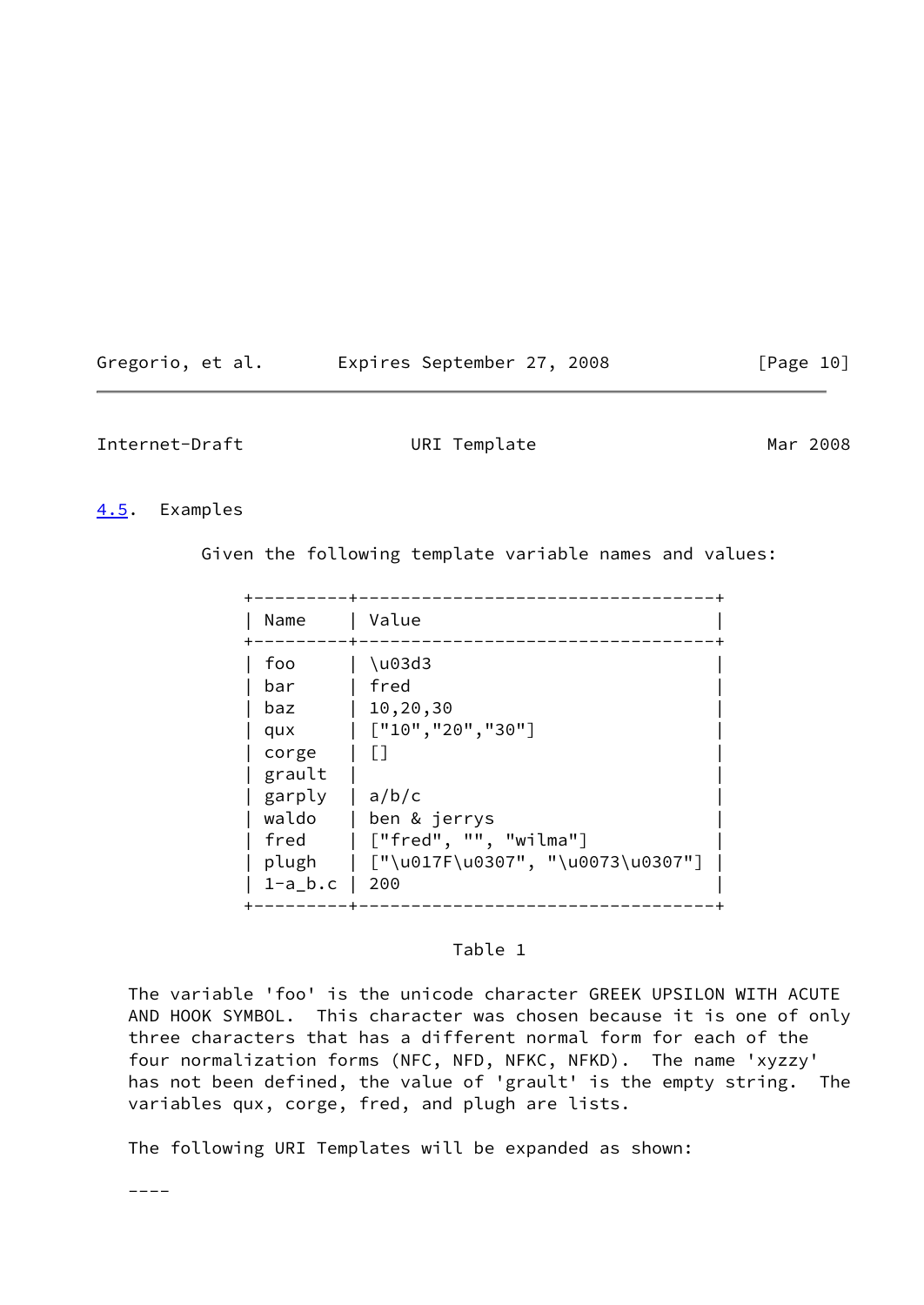|  | Gregorio, et al. |  |  | Expires September 27, 2008 |  |  |
|--|------------------|--|--|----------------------------|--|--|
|--|------------------|--|--|----------------------------|--|--|

```
[Page 11]
```

```
Internet-Draft URI Template Mar 2008
    http://example.org/?q={bar}
    http://example.org/?q=fred
    /{xyzzy}
     /
    http://example.org/?{-join|&|foo,bar,xyzzy,baz}
    http://example.org/?foo=%CE%8E&bar=fred&baz=10%2C20%2C30
    http://example.org/?d={-list|,|qux}
    http://example.org/?d=10,20,30
    http://example.org/?d={-list|&d=|qux}
    http://example.org/?d=10&d=20&d=30
    http://example.org/{bar}{bar}/{garply}
    http://example.org/fredfred/a%2Fb%2Fc
    http://example.org/{bar}{-prefix|/|fred}
    http://example.org/fred/fred//wilma
     {-neg|:|corge}{-suffix|:|plugh}
     :%E1%B9%A1:%E1%B9%A1:
     ../{waldo}/
```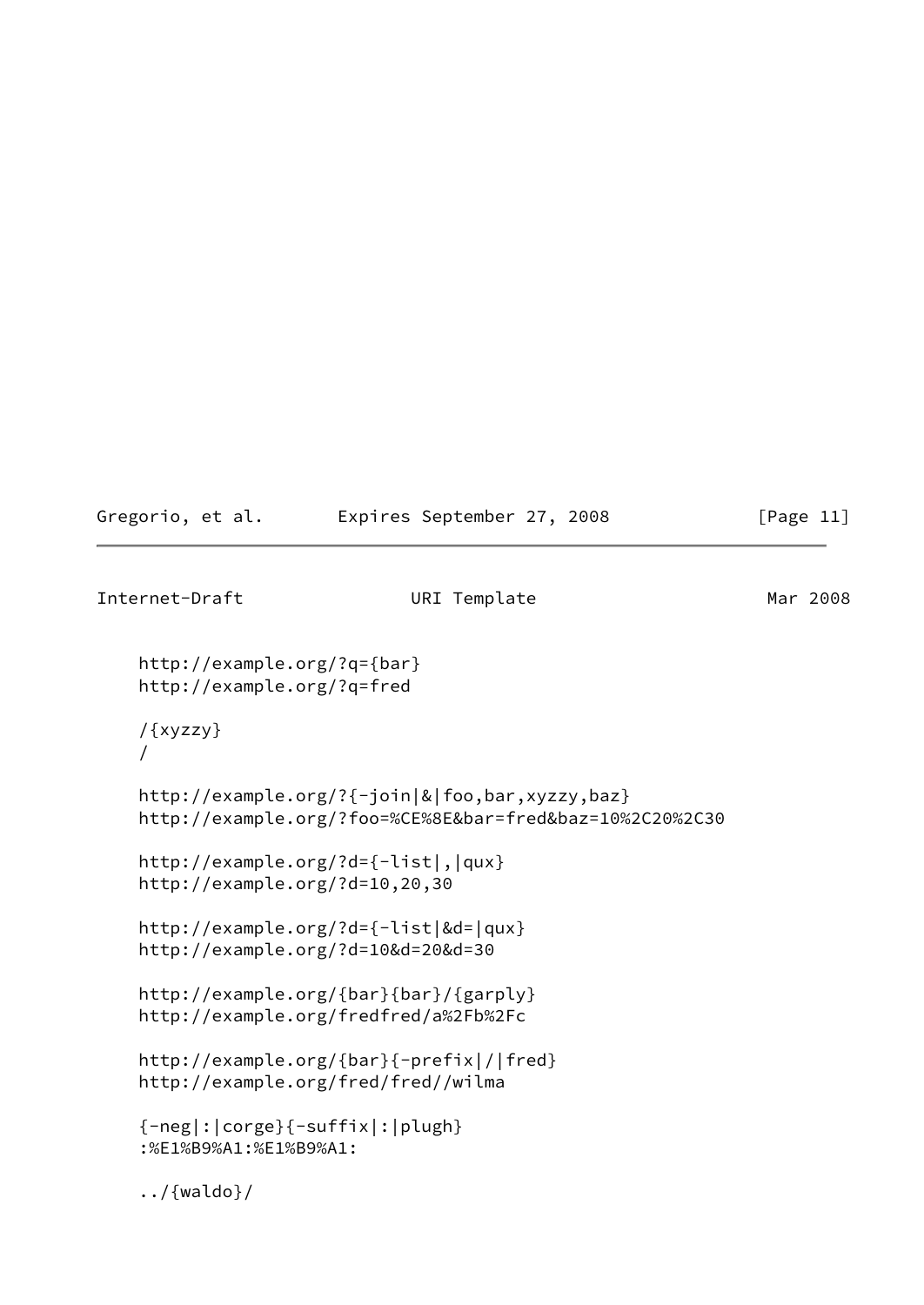```
 ../ben%20%26%20jerrys/
 telnet:192.0.2.16{-opt|:80|grault}
 telnet:192.0.2.16:80
 :{1-a\ b.c}:
  :200:
```
----

<span id="page-13-0"></span>[5](#page-13-0). Security Considerations

 A URI Template does not contain active or executable content. Other security considerations are the same as those for URIs, see [section](https://datatracker.ietf.org/doc/pdf/rfc3986#section-7) 7  [of RFC3986](https://datatracker.ietf.org/doc/pdf/rfc3986#section-7).

<span id="page-13-1"></span>[6](#page-13-1). IANA Considerations

In common with [RFC3986](https://datatracker.ietf.org/doc/pdf/rfc3986), URI scheme names form a registered namespace that is managed by IANA according to the procedures defined in [\[RFC4395](https://datatracker.ietf.org/doc/pdf/rfc4395)]. No IANA actions are required by this document.

| Gregorio, et al. | Expires September 27, 2008 |  | [Page 12] |
|------------------|----------------------------|--|-----------|
|------------------|----------------------------|--|-----------|

<span id="page-13-3"></span>Internet-Draft URI Template Mar 2008

<span id="page-13-2"></span>[7](#page-13-2). [Appendix A](#page-15-1) - Parsing URI Template Expansions

 Parsing a valid URI Template expansion does not require building a parser from the given ABNF. Instead, the set of allowed characters in each part of URI Template expansion has been chosen to avoid complex parsing, and breaking an expansion into its component parts can be achieved by a series of splits of the character string.

 Here is example Python code that parses a URI Template expansion and returns the operator, argument, and variables as a tuple. The variables are returned as a dictionary of variable names mapped to their default values. If no default is given then the name maps to None.

```
 def parse_expansion(expansion):
    if "|" in expansion:
        (op, arg, vars_) = expansion.split("|")
       op = op[1:]
```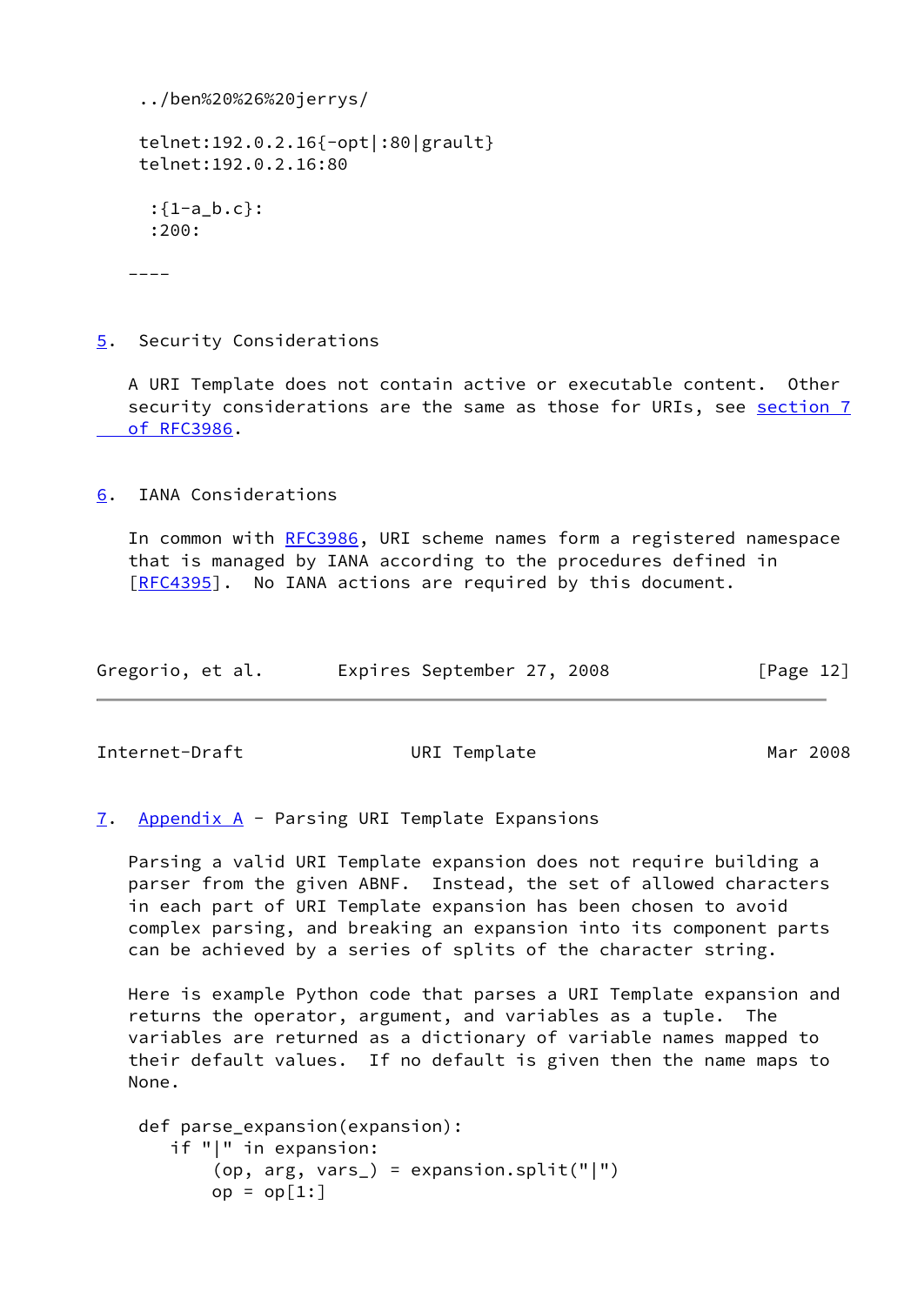```
 else:
         (op, arg, vars_) = (None, None, expansion)
    vars_{-} = vars_.split(",")
    variables = \{\} for var in vars_:
         if "=" in var:
              (varname, vardefault) = var.split("=")
         else:
              (varname, vardefault) = (var, None)
         variables[varname] = vardefault
     return (op, arg, variables)
 And here is an example of the parse_expansion() function being used.
 >>> parse_expansion("-join|&|a,b,c=1")
 ('join', '&', {'a': None, 'c': '1', 'b': None})
 >>> parse_expansion("c=1")
 (None, None, {'c': '1'})
```
<span id="page-14-0"></span>[8](#page-14-0). Normative References

<span id="page-14-2"></span>

| $\lceil \textsf{ASCII} \rceil$ | American National Standards Institute, "Coded Character |
|--------------------------------|---------------------------------------------------------|
|                                | Set - 7-bit American Standard Code for Information      |
|                                | Interchange", ANSI X3.4, 1986.                          |

 [RFC2119] Bradner, S., "Key words for use in RFCs to Indicate Requirement Levels", [BCP 14](https://datatracker.ietf.org/doc/pdf/bcp14), [RFC 2119](https://datatracker.ietf.org/doc/pdf/rfc2119), March 1997.

Gregorio, et al. Expires September 27, 2008 [Page 13]

<span id="page-14-1"></span>Internet-Draft URI Template Mar 2008

- [RFC2978] Freed, N. and J. Postel, "IANA Charset Registration Procedures", [BCP 19](https://datatracker.ietf.org/doc/pdf/bcp19), [RFC 2978](https://datatracker.ietf.org/doc/pdf/rfc2978), October 2000.
- [RFC3629] Yergeau, F., "UTF-8, a transformation format of ISO 10646", STD 63, [RFC 3629,](https://datatracker.ietf.org/doc/pdf/rfc3629) November 2003.
- [RFC3986] Berners-Lee, T., Fielding, R., and L. Masinter, "Uniform Resource Identifier (URI): Generic Syntax", STD 66, [RFC 3986,](https://datatracker.ietf.org/doc/pdf/rfc3986) January 2005.
- [RFC4395] Hansen, T., Hardie, T., and L. Masinter, "Guidelines and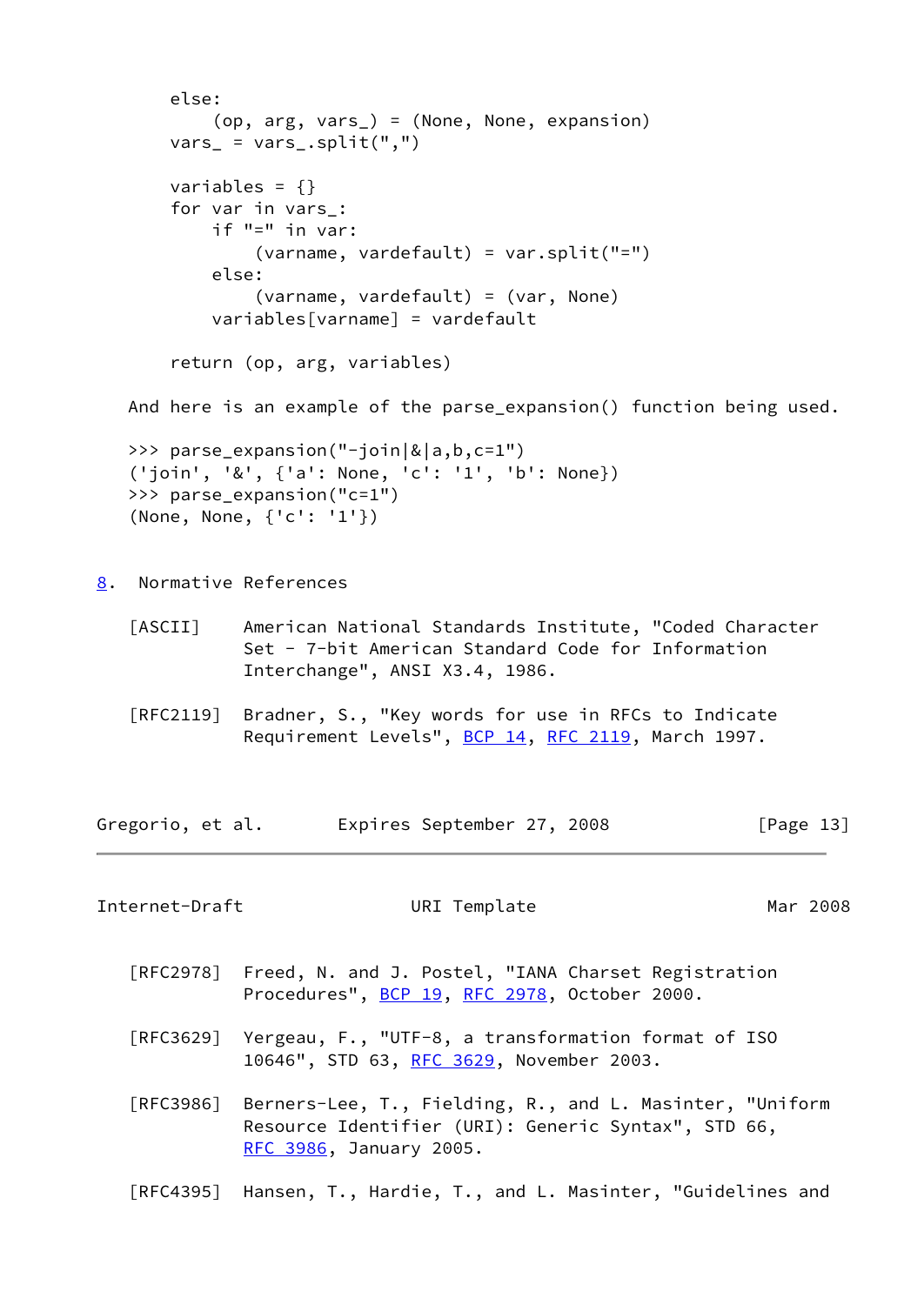Registration Procedures for New URI Schemes", [BCP 115](https://datatracker.ietf.org/doc/pdf/bcp115), [RFC 4395,](https://datatracker.ietf.org/doc/pdf/rfc4395) February 2006.

- [RFC5234] Crocker, D. and P. Overell, "Augmented BNF for Syntax Specifications: ABNF", STD 68, [RFC 5234](https://datatracker.ietf.org/doc/pdf/rfc5234), January 2008.
- <span id="page-15-4"></span> [UNIV4] The Unicode Consortium, "The Unicode Standard, Version 4.0.1, defined by: The Unicode Standard, Version 4.0 (Reading, MA, Addison-Wesley, 2003. ISBN 0-321-18578-1), as amended by Unicode 4.0.1 ([http://www.unicode.org/versions/Unicode4.0.1/\)](http://www.unicode.org/versions/Unicode4.0.1/)", March 2004.
- <span id="page-15-5"></span> [UTR15] Davis, M. and M. Duerst, "Unicode Normalization Forms", Unicode Standard Annex # 15, April 2003.
- <span id="page-15-0"></span>[1] [<http://lists.w3.org/Archives/Public/uri/](http://lists.w3.org/Archives/Public/uri/)>

## <span id="page-15-1"></span>[Appendix A.](#page-15-1) Contributors

 The following people made significant contributions to this specification: Michaeljohn Clement, DeWitt Clinton, John Cowan, James H. Manger, and James Snell.

## <span id="page-15-2"></span>[Appendix B.](#page-15-2) Revision History

 03 - Added more examples. Introduced error conditions and defined their handling. Changed listjoin to list. Changed -append to -suffix, and allowed -prefix and -suffix to accept list variables. Clarified the handling of unicode.

02 - Added operators and came up with coherent percent-encoding and reserved character story. Added large examples section which is extracted and tested against the implementation.

| Gregorio, et al. |  | Expires September 27, 2008 |  |  | [Page 14] |  |  |
|------------------|--|----------------------------|--|--|-----------|--|--|
|------------------|--|----------------------------|--|--|-----------|--|--|

<span id="page-15-3"></span>

| Internet-Draft | URI Template | Mar 2008 |
|----------------|--------------|----------|
|----------------|--------------|----------|

01

00 - Initial Revision.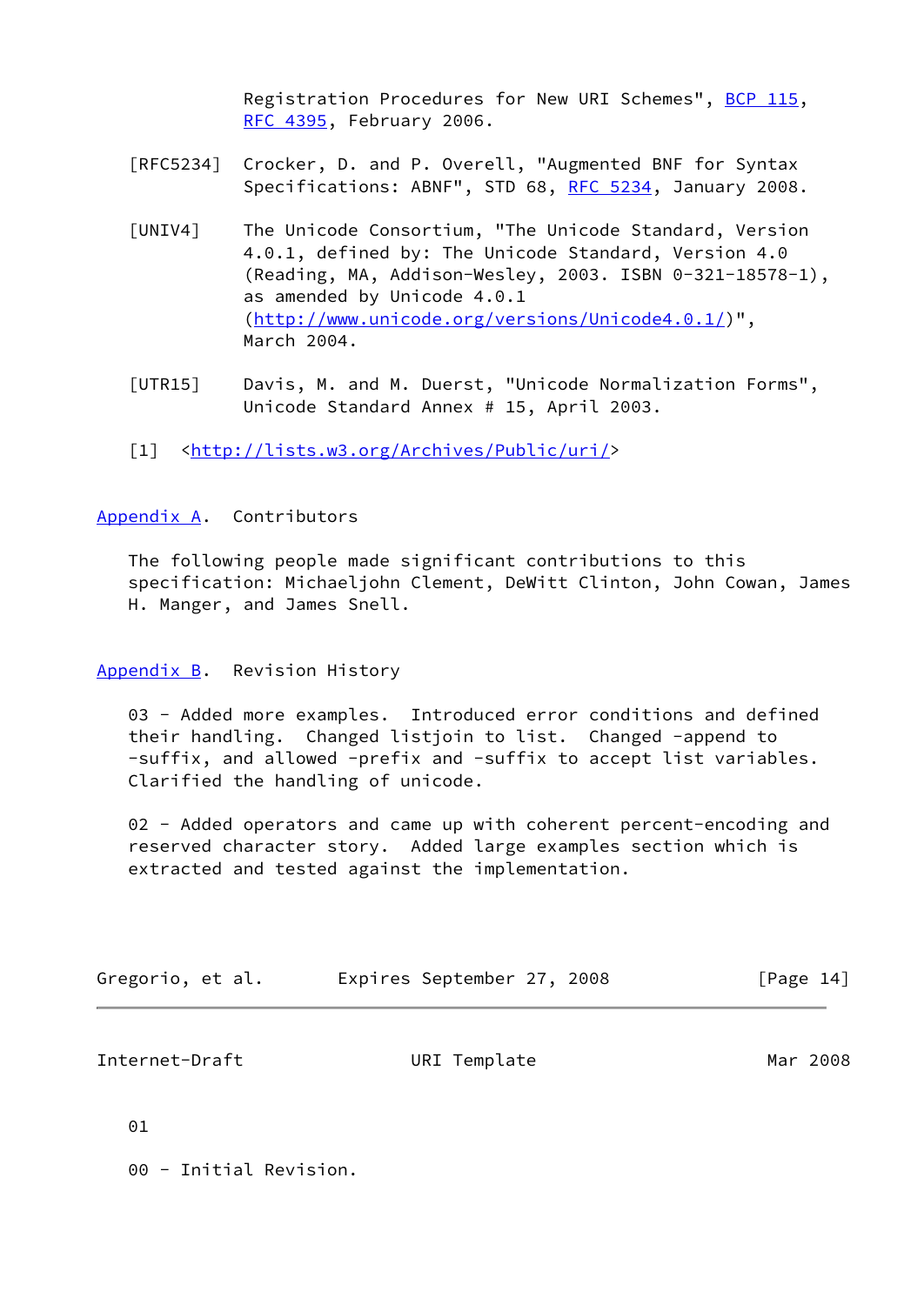Joe Gregorio (editor) Google Email: joe@bitworking.org URI: <http://bitworking.org/> Marc Hadley (editor) Sun Microsystems Email: Marc.Hadley@sun.com URI: <http://sun.com/> Mark Nottingham (editor) Email: mnot@pobox.com URI: <http://mnot.net/> David Orchard BEA Systems, Inc. Email: dorchard@bea.com URI: <http://bea.com/>

Authors' Addresses

Gregorio, et al. Expires September 27, 2008 [Page 15]